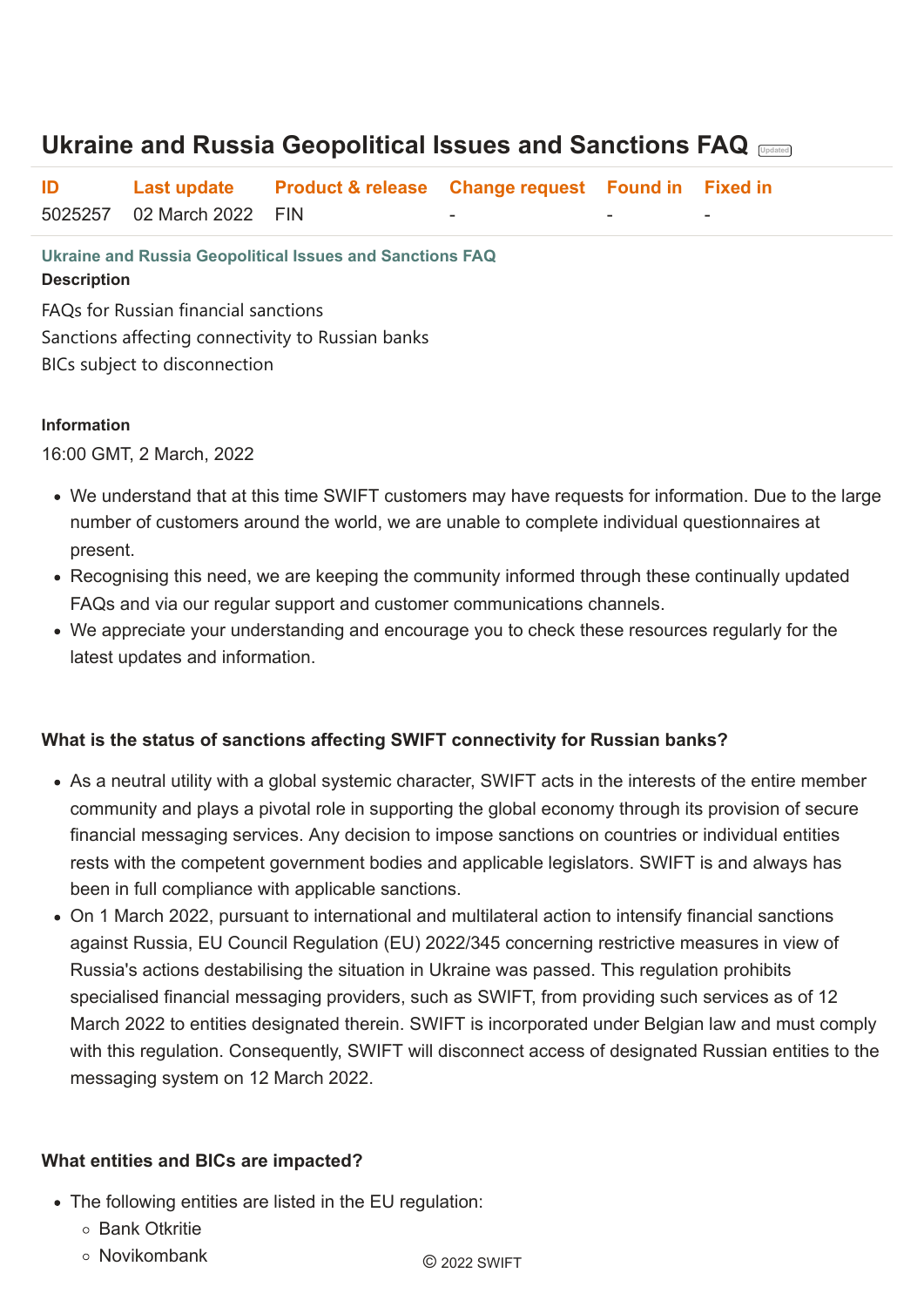- o Promsvyazbank
- o Bank Rossiya
- Sovcombank
- o VNESHECONOMBANK (VEB)
- VTB BANK
- These are the BICs that will be impacted.

| <b>VTBRRUMM</b> | <b>JSC VTB BANK</b>                                                |
|-----------------|--------------------------------------------------------------------|
| <b>VTCARUMM</b> | <b>JSC VTB CAPITAL</b>                                             |
| MOSWRUM2        | <b>BM-BANK JOINT-STOCK COMPANY</b>                                 |
| <b>POSBRUMM</b> | POST BANK JOINT STOCK COMPANY                                      |
| <b>CNOVRUMM</b> | <b>NOVIKOMBANK JSC</b>                                             |
| <b>PRMSRUMM</b> | Promsvyazbank PJSC                                                 |
| <b>JSNMRUMM</b> | BANK OTKRITIE FINANCIAL CORPORATION(PUBLIC JOINT-STOCK<br>COMPANY) |
|                 |                                                                    |
| <b>OBJSRUMM</b> | OTKRITIE BROKER JOINT STOCK COMPANY                                |
| <b>RUIDRUMM</b> | <b>ROSGOSSTRAKH BANK</b>                                           |
| ROSYRU2P        | The Rossiya Bank                                                   |
| <b>SOMRRUMM</b> | <b>SOVCOMBANK</b>                                                  |
| DALVRU8X        | <b>ORIENT EXPRESS BANK</b>                                         |
| <b>BFEARUMM</b> | VEB Bank (Vnesheconombank)                                         |

#### **When will disconnection take place?**

- This Regulation requires us to disconnect the identified entities on 12 March 2022, and we will do so accordingly. The SWIFT community will be kept regularly updated across multiple channels.
- We will notify customers when that process starts and as it is implemented via the methods outlined below.

**What are the steps for a disconnection?**

© 2022 SWIFT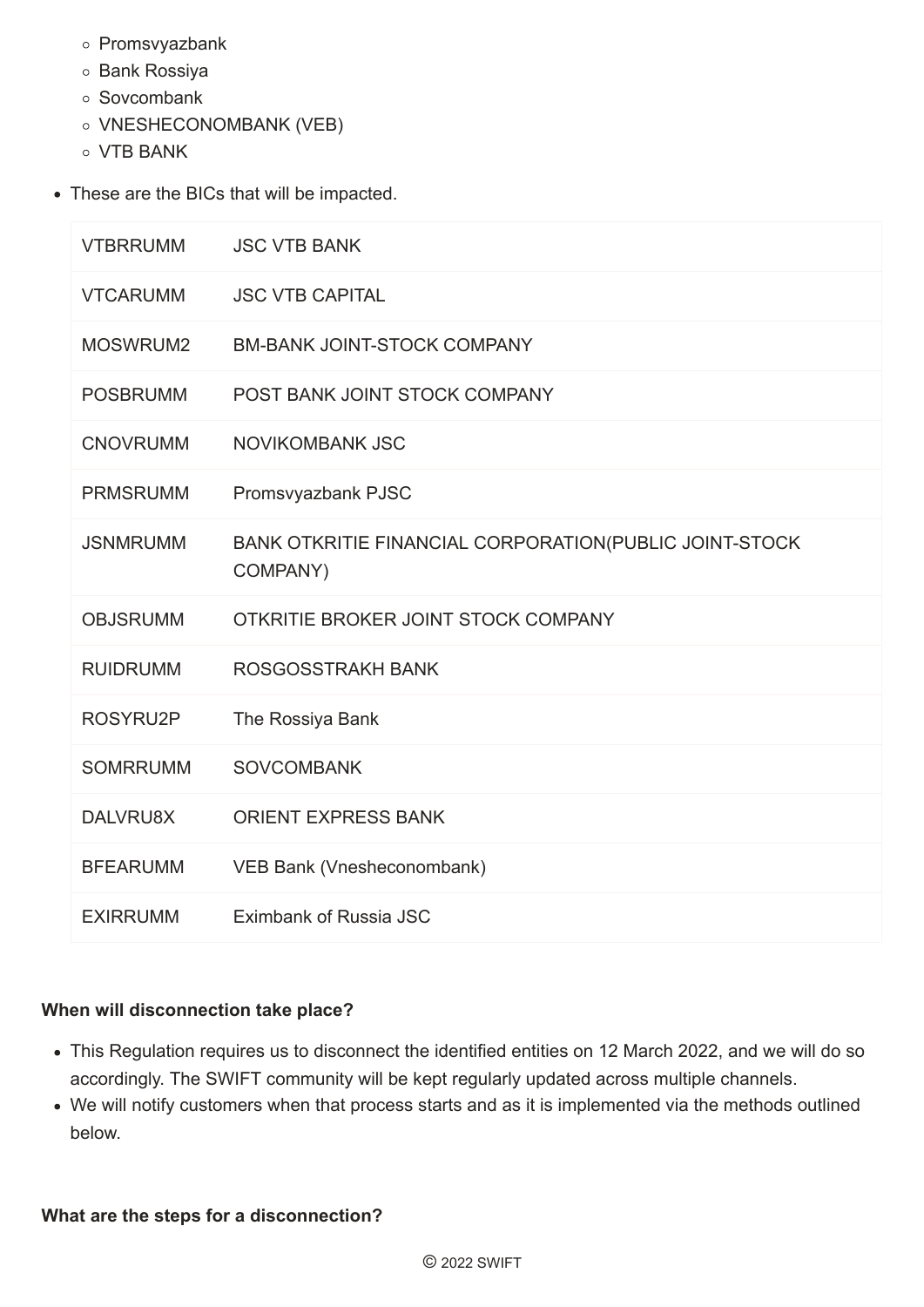- In the first instance, a pre-notification will go out to key stakeholders confirming SWIFT's intention to comply with applicable sanctions and initiate the disconnection process.
- Subsequently, the affected entities and related Service Bureau will be notified of the disconnection.
- SWIFT will then initiate the disconnection through our standard provisioning process at the time specified in the notification.
- Once completed, a broadcast will be sent to the community informing them of the disconnection.

#### **How will I know which BICs have been subject to disconnection?**

• In line with SWIFT policies, all messages still in queue at the time of disconnection/suspension/deactivation would automatically be aborted, and no subsequent retrieval would be possible. In such cases, the "new" status of deactivated BICs is shown as "obsolete" in the free BIC search on swift.com main page as of the deactivation date.

- Once the impacted BICS have been disconnected, a broadcast message will be sent to all FIN users to inform them.
- Deactivated sanctioned BICs are removed from the online directories and will get the updated status "D" (Deleted) in the other directories as of the next monthly update.
- We continuously monitor ongoing developments and if there is any change to the status of sanctioned BICs we will advise by broadcast.

#### **What happens if I have messages in flight at the time of disconnection?**

• The message will be NAKed with error code T28 © 2022 SWIFT

#### **How do I prevent my back office system sending messages to the deactivated BICs?**

You should both revoke and reject the RMA authorizations with the deactivated BICs. This will prevent your CBT from sending authenticated messages. You can also remove the deactivated BICs from the correspondent file of your CBT to force your CBT to reject messages to these BICs before they are sent to the SWIFT network.

#### **What will happen to a message I send to a deactivated bank?**

• The message will be marked with error code H50

#### **What will happen to a file I send over SWIFTNet to a deactivated bank?**

• The file will be rejected with a CUG error.

## **What will happen to a message in which I use the BIC of a deactivated bank in the body of the message text?**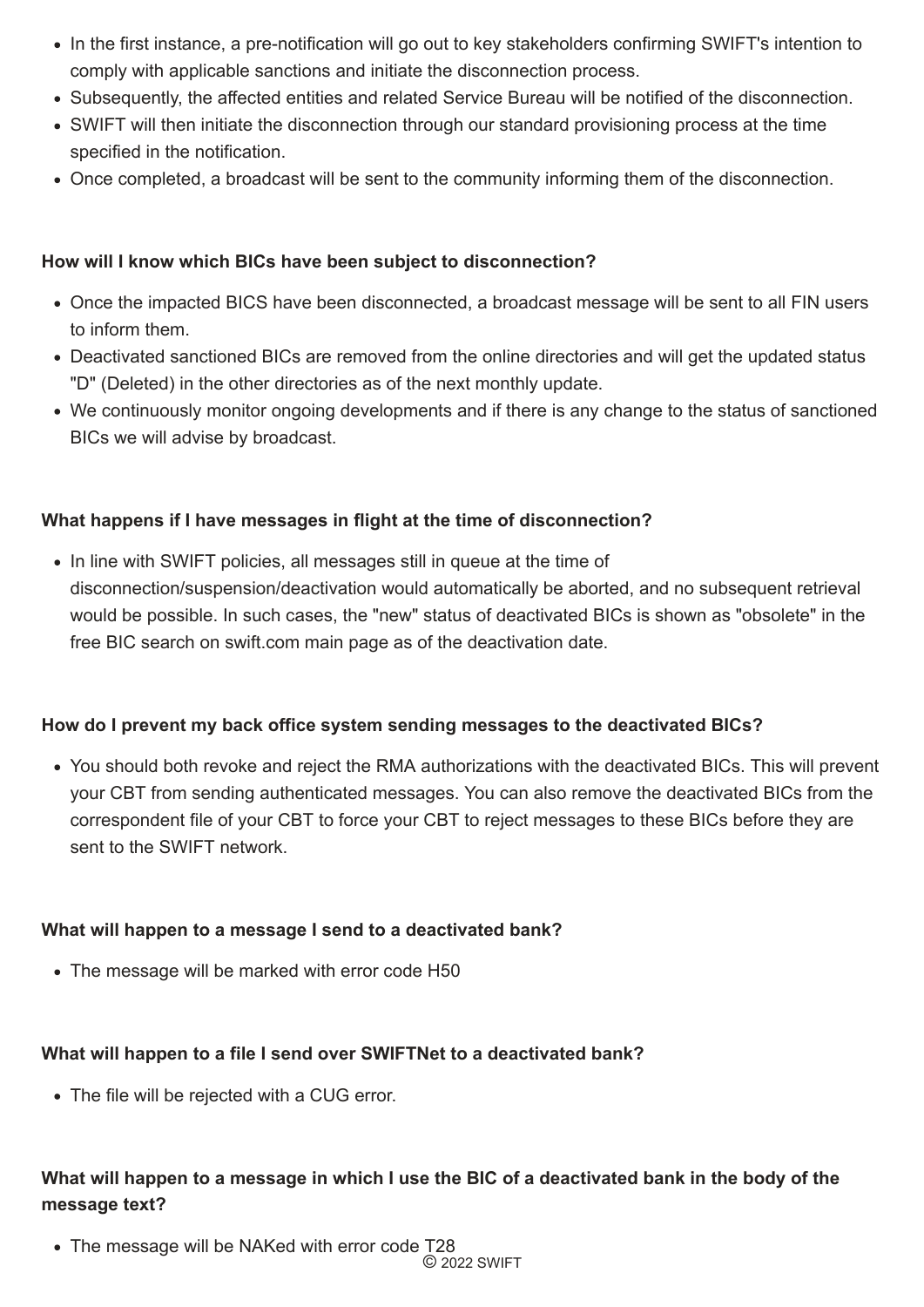#### **How can I identify messages NAKed due to imposed sanctions?**

- NAKs will work as usual, they arrive on your SWIFT interface as per normal practice.
- In addition, SWIFT will send you an MT066 Solicited Undelivered Message Report in reply to your MT046 Undelivered Message Report Request. You can specify in your request if you want the MT066 reply to give you all undelivered messages at report time or all undelivered messages for more than nn hours (nn = range between 1 and 24 hours). In the reply MT066 you can find the message status in field 341.

## **Will the deactivation of these banks be permanent? Will other banks be added and/or removed and if so, where can we find the latest updated list?**

We continuously monitor regulatory developments relevant to SWIFT's operations. As per standard process, we will advise on any further adjustments via a broadcast message.

#### **If the banks are reinstated on SWIFT, what will I have to do to communicate with them again?**

You will have to reintroduce the BICs in the correspondent file of your CBT and you will have to reinitiate any revoked RMA authorization.

A bank designated SDN (by US OFAC) will not trigger blocking export /re-export of US technology. However, if the bank is designated under US Export control restrictions, then any new shipment of tokens would be blocked. They would still be allowed to use tokens previously acquired.

## **Will correspondent banks that have sent messages to these banks in the past be able to put in a request to SWIFT to retrieve these messages?**

- Correspondent banks (sending or receiving customers) can put in a request to SWIFT to retrieve message data in accordance with the SWIFT Data Retrieval Policy. As per this policy, they can either: i) request retrieval when this possibility is offered as part of the SWIFT services and products, as is documented in the relevant service description; or ii) request mass retrievals of their message data in an emergency or other exceptional circumstance.
- For the sake of clarity, upon deactivation, deactivated customers can no longer request nor authorise retrieval of their messages.

#### **In the event a bank is disconnected from the network, what is the impact on their contracts for the**

**various products and services provided by SWIFT?**

• If a bank is disconnected from the SWIFT network, all its underlying contracts are terminated.

## **In the event a bank is subjected to US technology-related sanctions, what is the impact on SWIFT products and services, such as tokens?**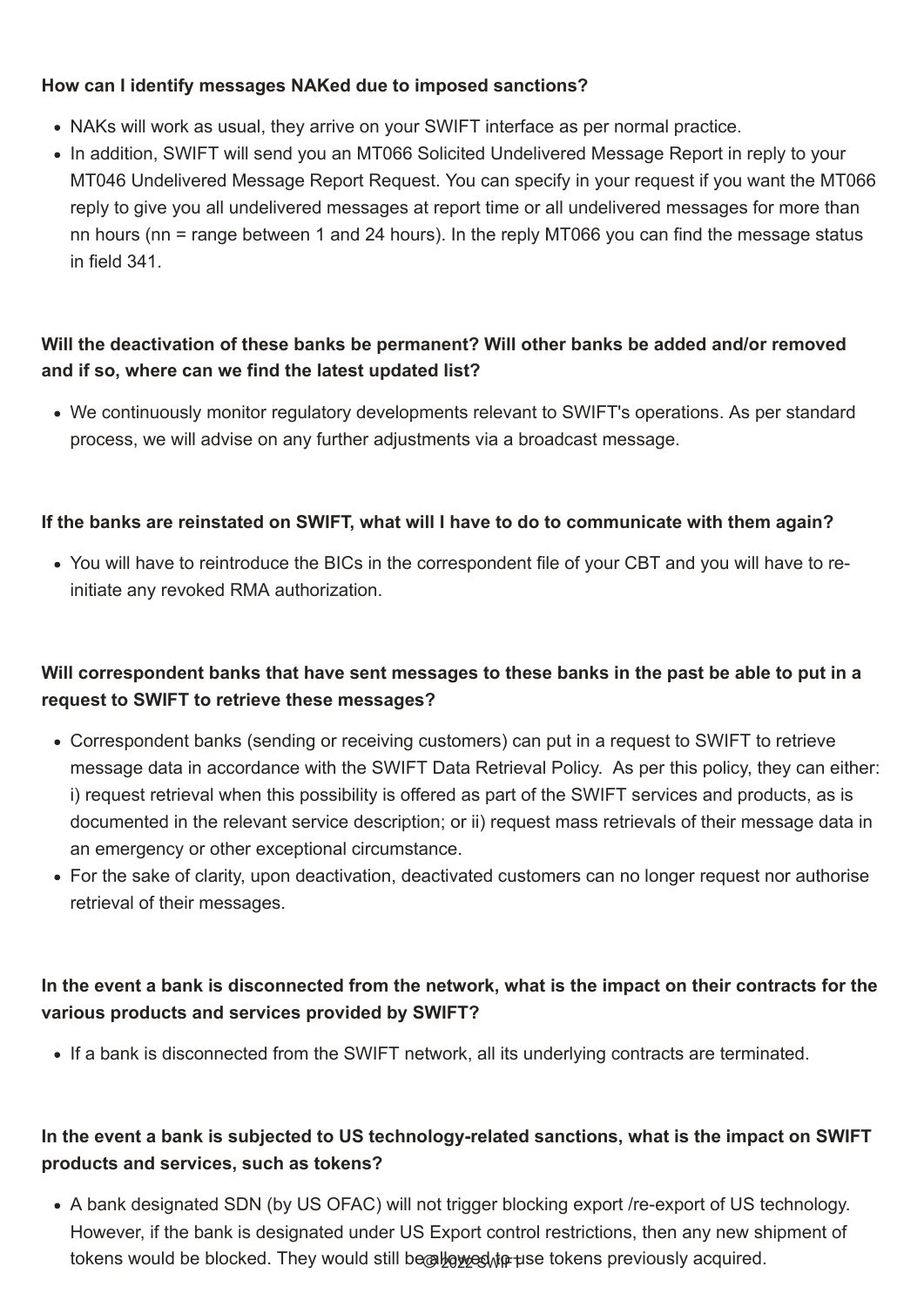## **What cyber security measures does SWIFT currently have in place?**

- All SWIFT services are operating as normal.
- SWIFT takes security very seriously and we have a strong control environment in place for physical and cyber security.
- Building on the strong physical and cyber security control environment already in place as part of the baseline threat level at SWIFT, we continuously monitor the threat landscape, which may result in increasing or decreasing our physical and/or cyber threat level.
- Raising the threat level results in additional prevention/detection/response and/or recovery measures. These would typically include increased resourcing focused on intelligence gathering, network scanning, dedicated threat hunting and monitoring for known Indicators of Compromise (IoC) and Tactics, Techniques and Procedures (TTP).
- SWIFT also has relationships with key industry cyber security organizations, including the Financial Services Information Sharing and Analysis Center (FS-ISAC).

### **What business continuity measures does SWIFT have in place?**

- All SWIFT services are operating as normal.
- As part of our normal business continuity preparedness, SWIFT has robust plans in place for all our critical services with the ability to continue normal operations in a crisis situation. We remain ready to activate these plans if necessary.

Details (content and timing) of the sanctions list updates are made available to customers on swift.com (SSS) or in the application itself (T&S)<sub>2022</sub> SWIFT

### **Can SWIFT help me to comply with sanctions?**

- Yes, SWIFT has a wide range of services to help customers meet their responsibilities to comply with national and international legislation, while supporting the resilience and integrity of the global financial system as a global and neutral service provider.
- We offer a range of screening solutions that can be implemented quickly, according to our customers' own risk appetites. The Transaction Screening Service is used by approximately 1,000 institutions to screen SWIFT traffic against the latest sanctions lists, whilst our Payment Controls solution screens transactions as they go over the SWIFT network to help institutions identify anomalies in their traffic, which might indicate a cyber risk or fraud.
- You can find out more about these services [here.](https://www.swift.com/our-solutions/compliance-and-shared-services/financial-crime-compliance/sanctions-solutions)
- There are also a host of resources available on the **[SWIFT Knowledge Centre](https://www2.swift.com/knowledgecentre/products/Sanctions%20Screening)** to support you with your sanctions screening requirements, including links to Publications, Knowledge Based Articles, How To Videos, SWIFTSmart courses, and other related products (e.g. Name Screening, Sanctions List Distribution, Transaction Screening).

## **How quickly will SWIFT be updating in sanctions lists within the Transaction Screening Service (TSS) and Sanctions Screening Service (SSS) products?**